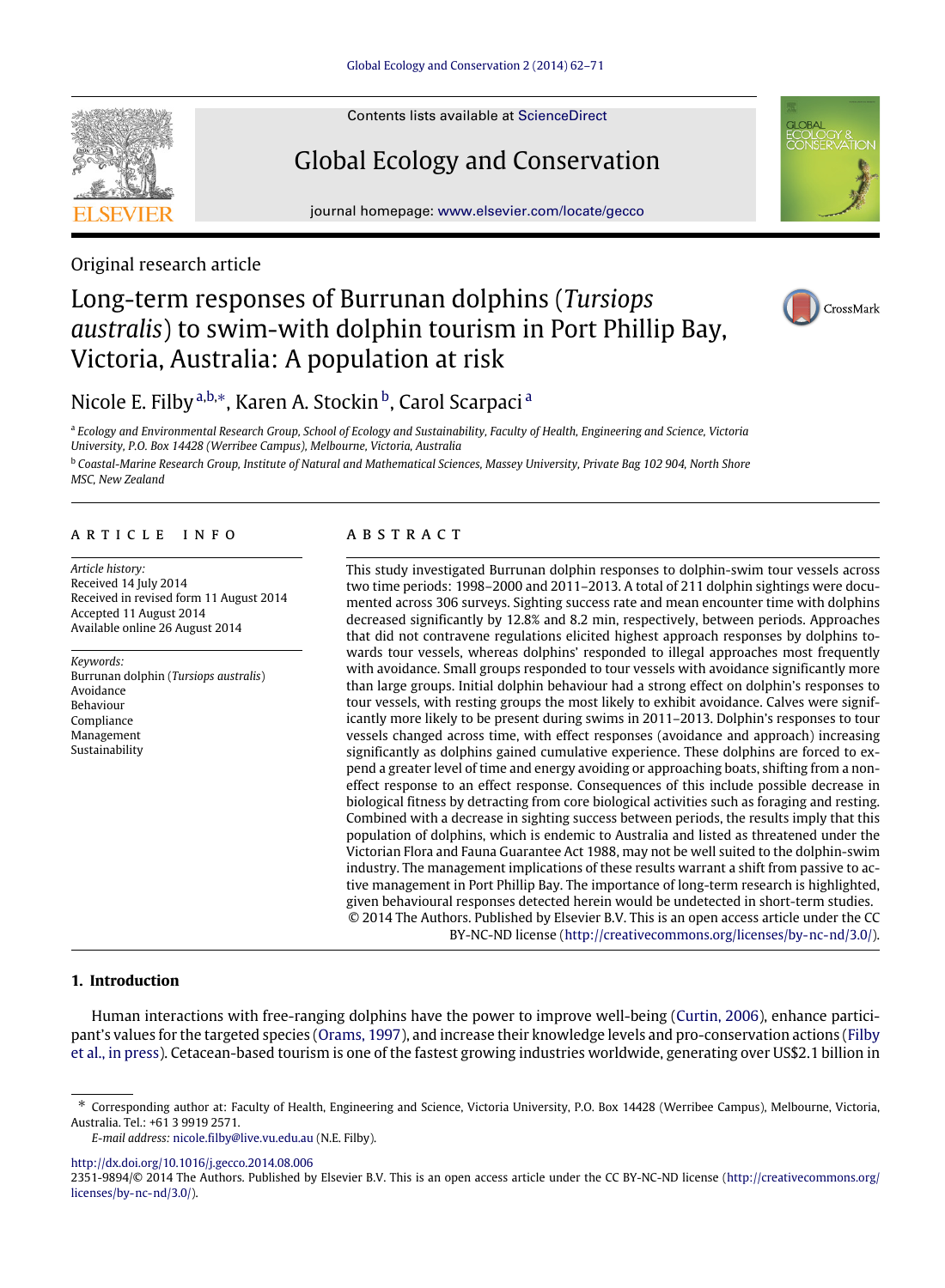revenue in 2008 [\(O'Connor](#page-8-3) [et al.,](#page-8-3) [2009\)](#page-8-3) . In Australia more than 1.6 million tourists participate each year, generating over \$29 million to the Australian economy, with a high growth rate of 8.3% per annum between 1998 and 2008 [\(O'Connor](#page-8-3) [et al.,](#page-8-3) [2009\)](#page-8-3).

There is an underlying assumption that if dolphins choose to interact with tour vessels that there will be no detrimental effects. However, dolphin interactions with tour vessels can generate changes in dolphin: respiration patterns [\(Nowacek](#page-8-4) [et al.,](#page-8-4) [2001\)](#page-8-4); swimming direction [\(Lemon](#page-8-5) [et al.,](#page-8-5) [2006\)](#page-8-5); swimming speed [\(Timmel](#page-9-0) [et al.,](#page-9-0) [2008\)](#page-9-0); diving times [\(Lusseau,](#page-8-6) [2003\)](#page-8-6); phonation rates [\(Sousa-Lima](#page-9-1) [and](#page-9-1) [Clark,](#page-9-1) [2008\)](#page-9-1); behaviour [\(Peters](#page-9-2) [et al.,](#page-9-2) [2013\)](#page-9-2) and synchrony [\(Tosi](#page-9-3) [and](#page-9-3) [Ferreira,](#page-9-3) [2009\)](#page-9-3). How dolphins respond to interactions with tour vessels will depend partly on their age, with calves being more inquisitive and less cautious of vessels, making them more susceptible to impacts [\(Constantine,](#page-8-7) [2001;](#page-8-7) [Martinez](#page-8-8) [and](#page-8-8) [Stockin,](#page-8-8) [2013\)](#page-8-8). Further, research indicates that dolphin's responses to dolphin-swim tour vessels are linked to boat approach type and presence of swimmers and vessels [\(Bejder](#page-8-9) [et al.,](#page-8-9) [1999;](#page-8-9) [Constantine,](#page-8-7) [2001;](#page-8-7) [Martinez](#page-8-10) [et al.,](#page-8-10) [2011;](#page-8-10) [Neumann](#page-8-11) [and](#page-8-11) [Orams,](#page-8-11) [2006;](#page-8-11) [Steckenreuter](#page-9-4) [et al.,](#page-9-4) [2012\)](#page-9-4), with responses varying greatly between the type of tourism undertaken, targeted species and the location [\(Orams,](#page-8-12) [2004\)](#page-8-12). These impacts raise concerns relating to the sustainability of this industry [\(Ziegler](#page-9-5) [et al.,](#page-9-5) [2012\)](#page-9-5); with the limited number of long-term studies indicating short-term behavioural changes can have long-term consequences (e.g., decreased reproductive success [\(Bejder](#page-8-13) [et al.,](#page-8-13) [2006\)](#page-8-13) and increased mortality rates [\(Dans](#page-8-14) [et al.,](#page-8-14) [2008\)](#page-8-14) for individuals and their populations [\(Lusseau](#page-8-15) [and](#page-8-15) [Bejder,](#page-8-15) [2007\)](#page-8-15)).

Whilst the long-term effects of increasing levels of swim-with dolphin tourism on free-ranging dolphins remain unknown, research suggests that habituation (i.e., a reduction in a behavioural response occurring when a stimulus is frequently repeated with no apparent punishment or reward, [Allaby,](#page-8-16) [1994\)](#page-8-16) often transpires [\(Constantine,](#page-8-7) [2001\)](#page-8-7). Tolerance [\(](#page-8-7)i.e., no apparent response to a stimulus) is another frequently reported response by animals to human presence [\(Constan](#page-8-7)[tine,](#page-8-7) [2001\)](#page-8-7), while displacement away from critical habitat has been reported for sensitive individuals [\(Bejder](#page-8-13) [et al.,](#page-8-13) [2006\)](#page-8-13). Sensitisation may also occur, whereby there is a response increase as the animal learns that the stimulus does have significant consequences [\(Peters](#page-9-2) [et al.,](#page-9-2) [2013\)](#page-9-2).

The population of dolphins in Port Phillip Bay (hereafter PPB) have recently been identified as a genetically and morphologically isolated species of bottlenose dolphin; the Burrunan dolphin (*Tursiops australis*, [Charlton-Robb](#page-8-17) [et al.,](#page-8-17) [2011\)](#page-8-17). Burrunan dolphins are endemic to Australia, with only two resident populations identified: one in PPB and the other in Gippsland Lakes, Victoria. Burrunan dolphins in PPB display high site fidelity, using the southern coastal waters all year round, bringing them into frequent contact with humans [\(Scarpaci](#page-9-6) [et al.,](#page-9-6) [2003,](#page-9-6) [2000\)](#page-9-6). Under the Victorian Flora and Fauna Guarantee Act 1988 this population is listed as threatened, and is considered vulnerable to extinction due to its small size (approximately 120 individuals), genetic distinctiveness [\(Charlton-Robb](#page-8-17) [et al.,](#page-8-17) [2011\)](#page-8-17), restricted home range (which is in close proximity to a major urban centre, making them susceptible to numerous anthropogenic threats) [\(Hale,](#page-8-18) [2002\)](#page-8-18), and female natal philopatry [\(Hale,](#page-8-18) [2002\)](#page-8-18). Further, this population is at risk due to the considerable volume of vessel activity in the area (commercial and recreational vessels, [\(Dunn](#page-8-19) [et al.,](#page-8-19) [2001\)](#page-8-19)), and exposure to a non-compliant commercial dolphin-swim industry [\(Filby](#page-8-2) [et al.,](#page-8-2) [in press;](#page-8-2) [Scarpaci](#page-9-7) [et al.,](#page-9-7) [2004\)](#page-9-7).

The dolphin-swim industry in PPB began in 1986 [\(Jarvis](#page-8-20) [and](#page-8-20) [Ingleton,](#page-8-20) [2001\)](#page-8-20). In 1995, a code of practice (COP) was established by tour operators and the Department of Conservation and Natural Resources to provide guidelines for responsible behaviour of tour boats around dolphins in PPB. This COP then formed the basis for the [Wildlife](#page-9-8) [\(Whales\) Regulations](#page-9-8) [\(1998\)](#page-9-8), with regulations specific to the dolphin-swim tour industry. In order to increase tour operator compliance and improve overall protection of the targeted species [\(Hale,](#page-8-18) [2002\)](#page-8-18), these regulations have been amended repeatedly over time to ensure industry sustainability [\(Scarpaci](#page-9-7) [et al.,](#page-9-7) [2004\)](#page-9-7). In PPB there are currently 3 swim-with dolphin licenced tour operators, entailing 4 vessels, which run a maximum number of 2 trips per day per vessel.

Whilst numerous studies have examined and detected short-term behavioural changes of dolphins in response to tourism activities, few have utilised long-term methodologies to assess potential changes over extended time periods. Given the longevity of marine mammals and the changes that occur within the management of the dolphin-swim tourism industry over time, long-term studies are imperative. This is especially so when dealing with endemic, threatened species upon which an entire commercial industry is based. Herein, a novel long-term assessment approach was used to assess changes in dolphin behaviour over a 15 year period. The aim of this study was to investigate Burrunan dolphins' responses to dolphinswim tour vessels in PPB across time, in an attempt to detect temporal changes in dolphins' responses to tour vessels and determine how those changes may influence the population's reproduction, survival or population growth in the long-term. In particular, we assess whether the population shows any signs of habituation, sensitisation or tolerance to the dolphinswim tour vessels with cumulative experience. Furthermore, boat approach type was examined to determine if dolphin's responses differ depending on legality of approach, to determine the effectiveness of the regulations that dictate how tour vessels approach dolphins. Last, we examine if there is a relationship between dolphin's responses to tour vessels based on their age class or their initial behavioural state.

#### **2. Materials and Methods**

#### *2.1. Field methods*

This study was conducted on the population of free-ranging Burrunan dolphins that inhabit PPB (38°05′S, 144°50′E). Observations of dolphin's responses to tour vessels were conducted on-board dolphin-swim tour vessels that operate in the southern end of PPB across two time frames: (i) period 1 (hereafter P1, 1998–2000, primary researcher: CS); and (ii) period 2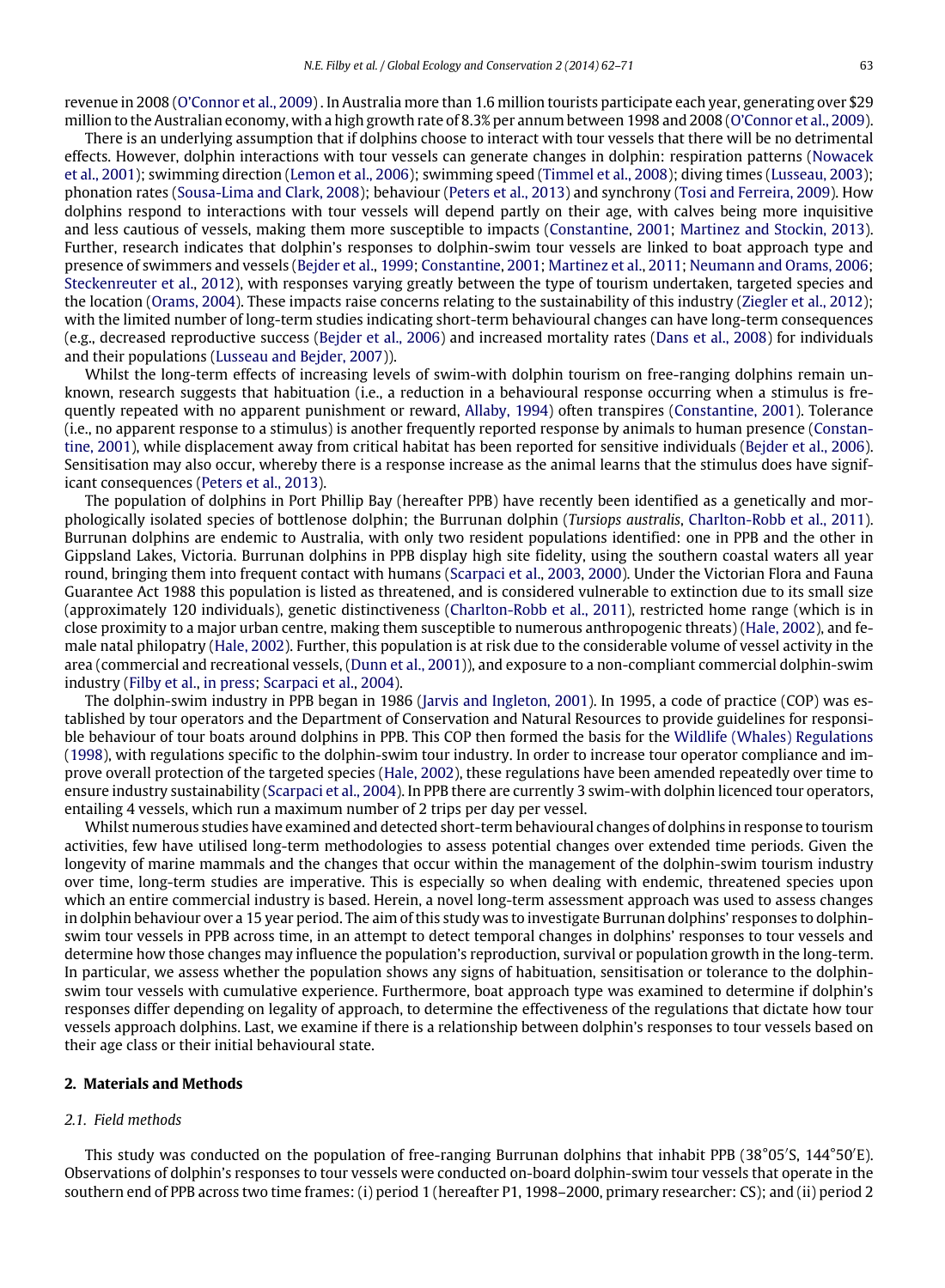(henceforth P2, 2011–2013, primary researcher: NF). P2 data collection followed methods utilised in P1 for consistency and to enable comparison of results. In some instances, P1 and P2 data were amalgamated to give a long-term data set (hereafter, LTDS).

Dolphins observed in apparent association, moving in the same direction and usually engaged in the same activity were defined as a group [\(Shane,](#page-9-9) [1990\)](#page-9-9). The perimeter of the group was established through the use of a 10 m-chain rule between members [\(Smolker](#page-9-10) [et al.,](#page-9-10) [1992\)](#page-9-10). Tour vessels conducted swims with groups containing animals of all age class: (i) adult (i.e., apparently fully grown individuals (*>*2 m (range 2.27–2.78 m, [Charlton-Robb](#page-8-17) [et al.,](#page-8-17) [2011\)](#page-8-17))) ; (ii) juvenile (i.e., approximately two-thirds the length of an adult and not travelling in the echelon position alongside an adult); (iii) calf (i.e., approximately half the length of an adult, and still travelling in the echelon position alongside an adult, presumed to be its mother); and (iv) neonate (i.e., young calves still showing foetal folds, a floppy dorsal fin, exhibit extreme buoyancy, when surfacing lift the whole head above water and always positioned in close relation to an adult (presumed to be its mother)).

Dolphins' initial behavioural state was recorded as: (i) travelling (dolphins engaged in persistent, directional movement making noticeable headway along a specific compass bearing); (ii) foraging (dolphins involved in any effort to pursue, capture and/or consume prey); (iii) milling (dolphins exhibited non-directional movement, and frequent changes in bearing prevented dolphins from making headway in any specific direction); (iv) resting (dolphins observed in a tight group (*<*1 body length between individuals), engaged in slow manoeuvres with little evidence of forward propulsion); (v) socialising (dolphins observed chasing, copulating and/or engaged in any other physical contact with other dolphins, such as rubbing and touching) [\(Filby](#page-8-21) [et al.,](#page-8-21) [2013\)](#page-8-21).

The dolphins' responses to tour vessels were defined as: (i) approach (i.e., *>*50% of the group changed their behaviour and approached the tour vessel, repeatedly interacting with the vessel and/or swimmers); (ii) neutral (i.e., no apparent change in dolphin's behaviour); and (iii) avoid (i.e., *>*50% of the group changed their behaviour, changing their direction of travel away from the tour vessel or diving and surfacing away from the tour vessel) [\(Constantine,](#page-8-7) [2001\)](#page-8-7).

Tour operators used three approach types to approach dolphin groups, with definitions modified from [Scarpaci](#page-9-6) [et al.](#page-9-6) [\(2003\)](#page-9-6): (i) parallel (i.e., tour vessel positioned to either side of a group—legal); (ii) direct (i.e., tour vessel positioned directly into the middle of a group—illegal); and (iii) J (i.e., tour vessel initially travelled parallel to a group, but then moved directly in front of the group—illegal). Proportion of approach types used for dolphin encounters was determined by dividing the total number of each approach type observed by the total number of approaches recorded for that encounter.

One minute scan samples were used to collect data on dolphin's responses to tour vessels approaches, number of boats and dolphin's group size, composition and behaviour [\(Altmann,](#page-8-22) [1974\)](#page-8-22). Tour vessel approach types and number of approaches per sighting were recorded via continuous observations. Once an approach was recorded, responses of the focal group were correlated to determine the influence of approach type on dolphin response.

Tour duration was deemed as the time the tour vessel departed from dock for the purpose of conducting a dolphin-swim tour until the time the vessel returned to dock. Encounter time was defined as the time the tour vessel was within 300 m of the focal group. Distance (metres) between the tour vessel and the focal group was calculated using a Yardage Pro 500 range finder. Sighting success rate was defined as observing at least one dolphin group per trip, and calculated by dividing the number of trips where at least one dolphin group was observed by the total number of trips conducted. Swim length was calculated as the time (seconds) between the first swimmer entering the water and the last swimmer reboarding the tour vessel.

#### *2.2. Statistical analysis*

Statistical analysis was conducted using SPSS 20. All continuous data were tested for normality and homoscedasticity using Anderson–Darling and Bartlett's and Levene's tests, respectively. For the purpose of analyses, group composition was categorised and analysed as either calves absent or calves present. Dolphin's responses were further categorised as: (i) effect (comprised of approach and avoid responses); and (ii) non-effect (consisting of neutral responses). Based on a natural split in the data, group size was categorised as small (1–9 animals) or large (*>*10 animals). Results were considered statistically significant at  $p < 0.05$ .

Independent samples *t*-tests were used to determine if there was a significant difference between legal and illegal approaches for: number of approaches used; group size; or number of boats present during an encounter. Differences between P1 and P2 for group size, encounter time, swim length, proportion of parallel approaches, proportion of J approaches and proportion of direct approaches were also assessed via independent samples *t*-tests.

Data from the LTDS were compared using ANOVAs to determine if swim length, tour vessel's approach number, the dolphins' group size and number of boats present varied with the legality of the approach type used by tour operators. ANOVAs were also run to establish whether the number of approaches used by tour operators was influenced by the dolphins' initial behavioural state or by the dolphins' response to tour vessels. Tukey's post hoc tests were run to determine where differences existed [\(Pallant,](#page-8-23) [2001\)](#page-8-23).

Pearson's chi-squared tests were applied to the LTDS to detect whether there is a relationship between the dolphins' responses to tour vessels and approach type, legality of approach type, dolphins' group size, dolphins' initial behavioural state, and dolphins' group composition. Pearson's chi-squared tests were also run to determine if the proportion of dolphin's responses, effect/non-effect responses, responses to parallel approaches, responses to J approaches, responses to direct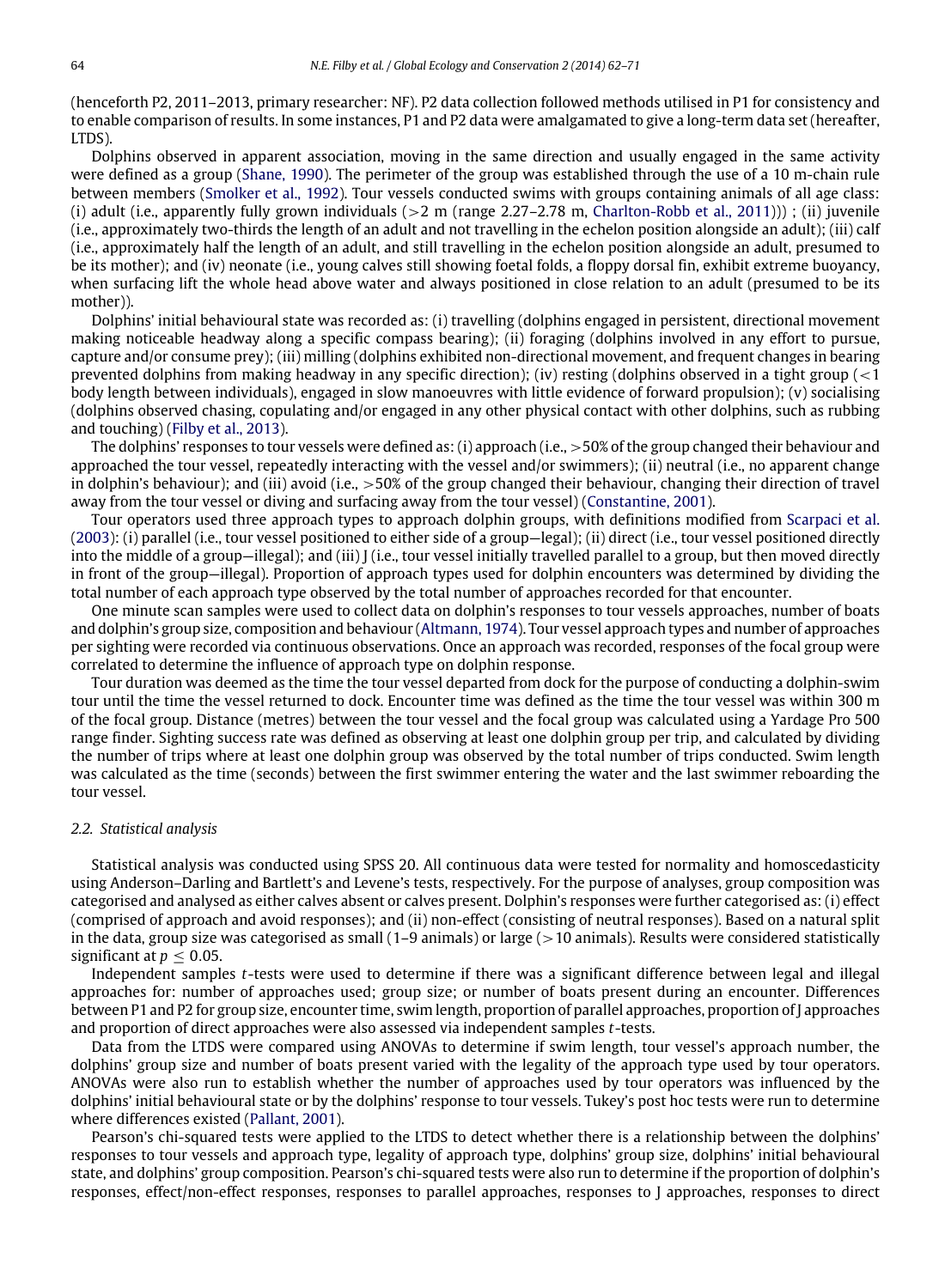<span id="page-3-0"></span>

**Fig. 1.** Proportion of legal approaches towards dolphins made by tour operators for each approach (LTDS).

approaches and sighting success rate differs between P1 and P2. Lastly, Pearson's chi-squared tests were applied to detect whether approach type used by tour operators was influenced by the dolphins' initial behavioural state.

## **3. Results**

Field effort and number of sightings were similar across both periods, with a researcher present on 128 and 178 dolphinswim trips, respectively during P1 and P2. There were 107 dolphin sightings in P1 (mean tour duration  $= 3$  h 54 min,  $SD = 28.9$  min), and 104 in P2 (mean tour duration  $= 3$  h 22 min,  $SD = 21.5$  min). Sighting success rate decreased significantly ( $\chi^2(1) = 4.349$ ,  $p = 0.037$ ) from P1 (59.4%) to P2 (46.6%). Further, there was a significant ( $\chi^2(1) = 4.908$ , *<sup>p</sup>* = <sup>0</sup>*.*027) decrease in sighting success rate within P2, from 58.0% in 2012 down to 37.7% in 2013. There was also a significant difference in mean encounter duration time per sighting between P1 and P2 ( $t = 2.531$ ,  $df = 173$ ,  $p = 0.012$ ). The mean encounter time per sighting decreased from 34.8 min ( $n = 107$ ) in P1 to 26.6 min ( $n = 104$ ) in P2.

Swim length differed significantly between periods ( $t = 8.405$ ,  $df = 445$ ,  $p = 0.000$ ). The mean swim time increased from 170.5 s (SD = 103.7,  $n = 331$ ) in P1 to 262.4 s (SD = 151.4,  $n = 263$ ) in P2. In the LTDS, direct approaches resulted in significantly longer swim times (mean  $= 239.0$  s,  $SD = 160.6$ ) than J (mean  $= 204.7$  s,  $SD = 156.0$ ) or parallel approaches  $(\text{mean} = 204.3 \text{ s}, SD = 121.2)$   $(F(2, 591) = 3.1, p = 0.046)$ . Tukey's post hoc test identified that direct approaches resulted in significantly longer swims than parallel approaches ( $p = 0.039$ ).

During P1 and P2, a total of 564 and 446 tour vessel approaches were made to dolphin groups, respectively. The mean number of approaches per sighting decreased from 7 in P1 to 4 during P2. Parallel approaches were the most frequently used approach type, in both P1 (63.1%,  $n = 440$ ) and P2 (61.0%,  $n = 272$ ). However, compliance deteriorated across periods, with illegal approaches increasing from 36.9% (*n* = 215) in P1 to 39.0% (*n* = 174) during P2.

The proportion of approaches per sighting for any of the 3 approach types did not vary between P1 (parallel:  $n = 107$ , mean = <sup>0</sup>*.*695, SD = <sup>0</sup>*.*251; J: *<sup>n</sup>* = 107, mean = <sup>0</sup>*.*083, SD = <sup>0</sup>*.*147; and direct: *<sup>n</sup>* = 107, mean = <sup>0</sup>*.*224, SD = <sup>0</sup>*.*235) and P2 (parallel: *<sup>n</sup>* = 96, mean = <sup>0</sup>*.*691, SD = <sup>0</sup>*.*316, *<sup>t</sup>* = <sup>0</sup>*.*101, *df* = 181, *<sup>p</sup>* = <sup>0</sup>*.*920; J: *<sup>n</sup>* = 96, mean = <sup>0</sup>*.*050, SD = <sup>0</sup>*.*109,  $t = 1.812$ ,  $df = 194$ ,  $p = 0.072$ ; and direct:  $n = 96$ , mean  $= 0.259$ ,  $SD = 0.293$ ,  $t = 0.968$ ,  $df = 201$ ,  $p = 0.334$ ).

For the LTDS, there was a significant difference in boat approach type used by tour operators, depending on the boat approach number ( $F(2, 941) = 13.008$ ,  $p = 0.000$ , range = 1-21). Tukey's post hoc test revealed that as the number of approaches increased, J approaches (mean = <sup>5</sup>*.*80, SD = <sup>4</sup>*.*310) were significantly more likely to be used than parallel approaches (mean  $= 4.01$ , SD  $= 3.265$ ,  $p = 0.000$ ). Tukey's post hoc test also identified that number of direct approaches (mean  $= 4.83$ , SD  $= 3.837$ ) were significantly higher than number of parallel approaches ( $p = 0.006$ ). A significantly higher number of approaches were used during illegal (mean = <sup>5</sup>*.*10, SD = <sup>3</sup>*.*992) than for legal approaches (mean = <sup>4</sup>*.*01,  $SD = 3.265$ ) in the LTDS ( $t = 4.321$ ,  $df = 630$ ,  $p = 0.000$ ). The proportion of legal approaches decreased for the LTDS as the number of approaches increased [\(Fig. 1\)](#page-3-0).

For the LTDS, approach type used by tour operators was significantly influenced by group size (F*(*2*,* <sup>941</sup>*)* = <sup>7</sup>*.*287,  $p = 0.001$ ). Tukey's post hoc test identified that group sizes for J approaches (mean  $= 15.01$ , SD  $= 15.256$ ,  $n = 98$ ) were significantly larger than for direct (mean =  $10.66$ , SD =  $10.102$ ,  $n = 255$ ,  $p = 0.002$ ) or parallel approaches (mean  $= 10.74$ , SD  $= 9.764$ ,  $n = 591$ ,  $p = 0.001$ ). However, there was no significant relationship in the LTDS between legal (mean  $= 10.74$ , SD  $= 9.764$ ) and illegal (mean  $= 11.87$ , SD  $= 11.899$ ) approaches used by tour operators and dolphins' group size ( $t = 1.506$ ,  $df = 361$ ,  $p = 0.133$ ).

In the LTDS, approach type did not vary significantly with the number of boats present ( $F(2, 941) = 0.988$ ,  $p = 0.373$ ), however more boats were present for J approaches (mean  $= 2.28$ , SD  $= 1.470$ ) than for parallel (mean  $= 2.02$ , SD  $= 1.799$ ) or direct approaches (mean  $= 2.03$ , SD  $= 1.489$ ). More boats were present in the LTDS for illegal (mean  $= 2.10$ , SD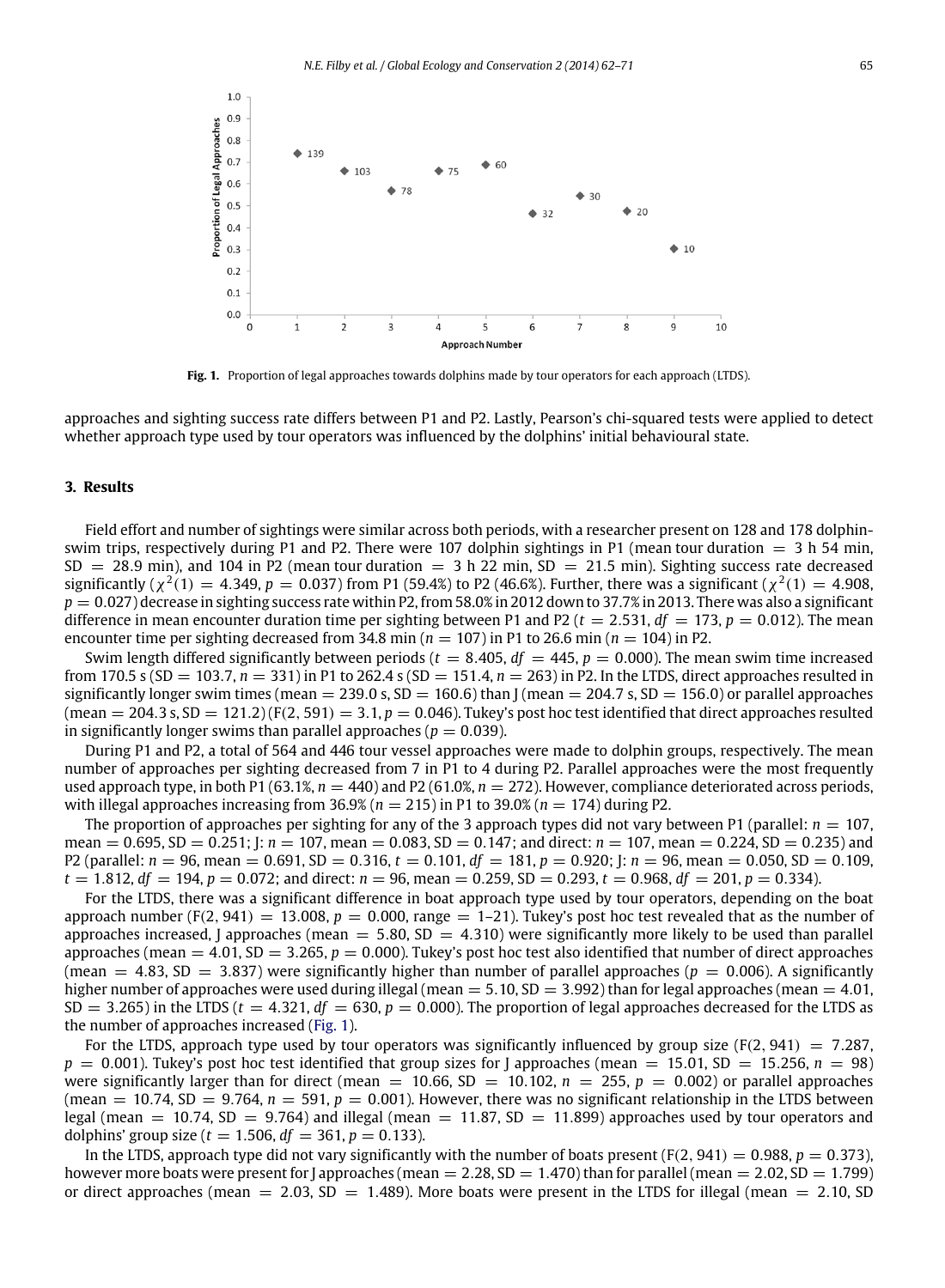<span id="page-4-0"></span>

**Fig. 2.** Dolphin responses to tour vessels as a function of approach type for P1 ( $n = 583$ ) and P2 ( $n = 361$ ).

 $= 1.485$ ) than for legal number of approaches (mean  $= 2.02$ , SD  $= 1.799$ ), however this result was not significant (*t*  $=$ 0.669,  $df = 942$ ,  $p = 0.504$ ).

Approach types used by tour operators did not vary significantly in the LTDS with dolphins' initial behavioural state  $(\chi^2(8) = 7.543, p = 0.479)$ . However, the number of approaches made by tour vessels In the LTDS varied significantly with dolphin's initial behavioural state (F(4, 939) = 5.954,  $p = 0.000$ ). Tukey's post hoc tests identified that the number of approaches was significantly greater for socialising groups (mean  $= 5.53$ , SD  $= 4.360$ ) than for travelling (mean  $= 4.47$ ,  $SD = 3.587$ ,  $p = 0.041$ ), foraging (mean = 3.88,  $SD = 3.307$ ,  $p = 0.004$ ) or resting groups (mean = 1.76,  $SD = 1.033$ ,  $p = 0.001$ ). The number of approaches was also significantly greater for travelling than for resting groups ( $p = 0.017$ ).

#### *3.1. Responses of dolphins to tour vessel approaches*

Dolphin responses to tour vessel approaches varied significantly between periods ( $\chi^2(2) = 274.863$ ,  $p = 0.000$ ). Avoidance and approach responses to tour vessels increased from P1 (3.3%,  $n = 19$ , and 10.8%,  $n = 63$ , respectively) to P2 (10.0%, *n* = 36, and 56.5%, *n* = 204, respectively), whilst neutral responses decreased from 85.9% (*n* = 501) in P1 to 33.5% (*n* = 121) in P2. Dolphin effect and non-effect responses to tour vessel approaches differed significantly between periods ( $\chi^2(1) = 272.548$ ,  $p = 0.000$ ). Effect responses to tour vessels increased from 14.1% ( $n = 82$ ) in P1 to 66.5% (*n* = 240) in P2, whilst non-effect responses decreased from 85.9% (*n* = 501) in P1 to 33.5% (*n* = 121) in P2.

The dolphins' responses to parallel, J and direct approaches varied between P1 ( $n = 583$ ) and P2 ( $n = 361$ ) ( $\chi^2(2) =$ 191.004,  $p = 0.000$ ,  $\chi^2(2) = 27.886$ ,  $p = 0.000$ , and  $\chi^2(2) = 62.005$ ,  $p = 0.000$ , respectively) [\(Fig. 2\)](#page-4-0).

For the LTDS, dolphin responses to tour vessel approaches varied significantly with approach type,  $\chi^2(4) = 10.546$ ,  $p = 0.032$ ), with parallel approaches resulting in the highest approach response (64.8%,  $n = 173$ ). In contrast, when J (8.2%,  $n = 22$ ) or direct approaches (27.0%,  $n = 72$ ) were used, dolphins were less likely to approach. Within approach types, the greatest incidence of avoidance occurred when direct  $(9.0%, n = 23)$  and J approaches  $(8.2%, n = 8)$  were used, with parallel approaches resulting in the lowest level of avoidance by dolphins  $(4.1%, n = 24)$ . Dolphins' responses to tour vessels was significantly affected by whether approaches were legal or illegal ( $\chi^2(2) = 9.145$ ,  $p = 0.010$ ). Legal approaches resulted in the highest levels of neutral (63.3%) and approach (64.7%) responses. Conversely, dolphins most frequently responded to illegal approaches with avoidance (56.4%). Approach number also significantly affected dolphin's responses to tour vessels in the LTDS (F(2, 941) = 4.204,  $p = 0.015$ ). Dolphins were significantly more likely to approach (mean = 3.88, SD = 3.069) tour vessels when less approaches were attempted, than to exhibit neutral responses (mean  $= 4.64$ , SD  $= 3.760$ , Tukey's post hoc test:  $p = 0.011$ ).

Group size was significantly larger in P2 ( $t = 3.113$ ,  $df = 594$ ,  $p = 0.002$ , mean = 13, SD = 12.557, range = 1-60) than in P1 (mean  $= 10$ , SD  $= 9.114$ , range  $= 1$ –60). In the LTDS, dolphins' responses to tour vessels varied significantly with group size ( $\chi^2(2) = 18.627$ ,  $p = 0.000$ ). Small groups avoided tour vessels (78.2%,  $n = 43$ ) more frequently than large groups  $(21.8\%, n = 12, Fig. 3)$  $(21.8\%, n = 12, Fig. 3)$ .

Dolphins' initial behavioural state also had a strong effect on dolphins' responses to tour vessels in the LTDS ( $\chi^2(8)$  = <sup>115</sup>*.*016, *<sup>p</sup>* = <sup>0</sup>*.*000). The most frequent response of travelling, foraging and socialising groups was neutral (66.4%, 79.4% and 66.3%, respectively) [\(Fig. 4\)](#page-5-1). Resting groups most frequently avoid tour vessels (52.9%), approaching tour vessels the least (0.7%). Milling groups most frequently responded to tour vessels by approaching (64.7%). On 64.7% and 20.6% of occasions that tour vessels approached resting or feeding dolphin groups, respectively, they changed their behaviour, exhibiting an effect response.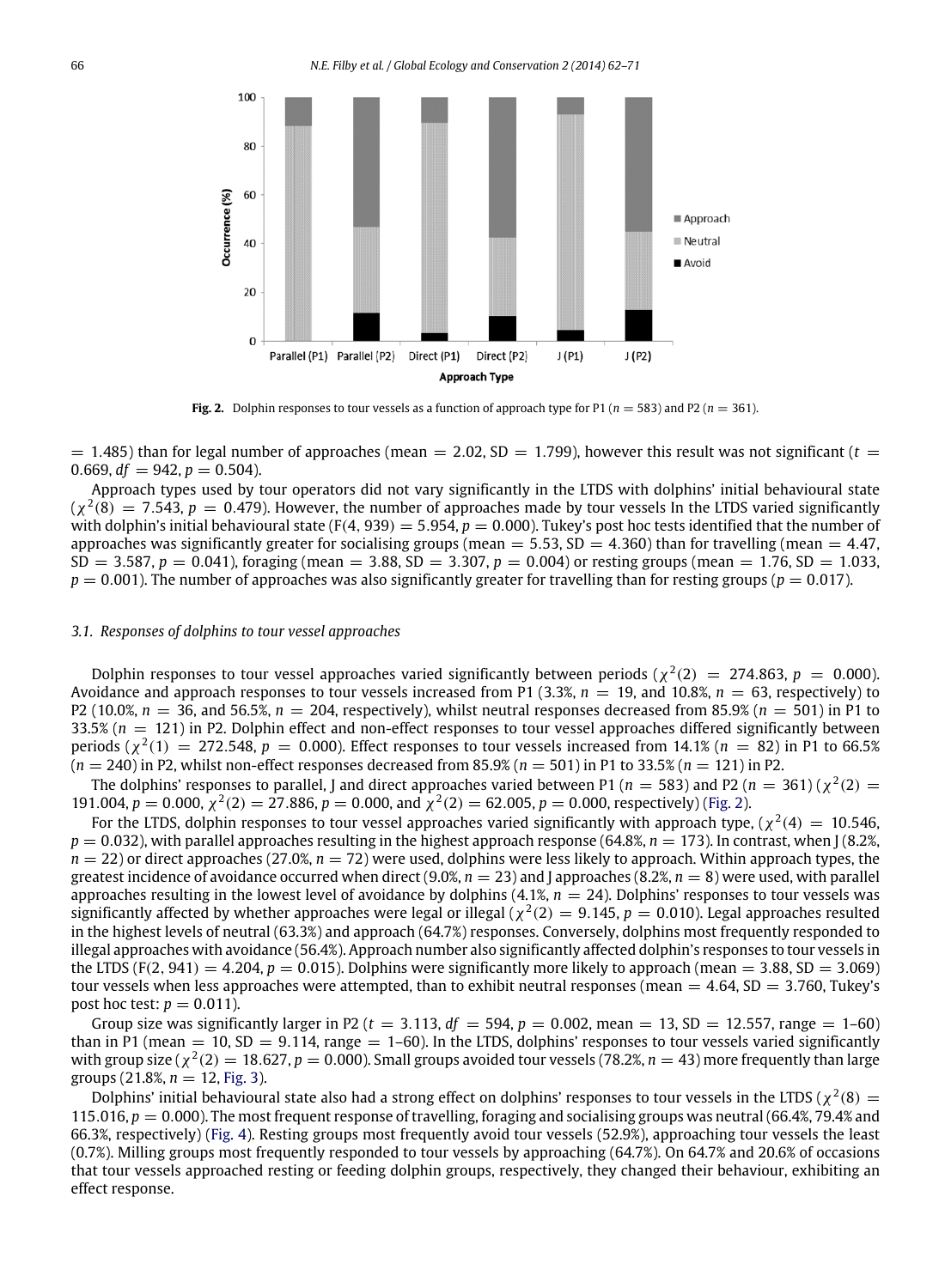<span id="page-5-0"></span>

<span id="page-5-1"></span>**Fig. 3.** Dolphin responses to tour vessel approaches as a function of dolphins' group size in Port Phillip Bay, Australia (LTDS). Sample size for each category shown above bars.



**Fig. 4.** Dolphin responses to tour vessel approaches in relation to initial behavioural state in Port Phillip Bay, Australia (LTDS). Sample size for each category shown above bars.

## *3.2. Age composition of dolphins interacting with tour vessels during swims*

There was a significant difference in group composition (calves absent vs calves present) between P1 and P2,  $(\chi^2(1)$  = 26.493,  $p = 0.000$ ), with calves more likely to be present during a swim in P2 (56.9%,  $n = 149$ ) than during P1 (35.1%,  $n = 104$ ). For the LTDS, dolphin responses to tour vessels were significantly affected by group composition ( $\chi^2(2) = 16.440$ , *<sup>p</sup>* = <sup>0</sup>*.*000). Dolphins were more likely to avoid (70.9%) or neutrally (58.5%) respond to tour vessels when calves were absent, compared to 29.1% avoidance and 41.5% neutral responses when groups contained calves. Groups with calves present were more likely to approach (53.6%) tour vessels than groups where calves were absent (46.4%) in the LTDS.

#### **4. Discussion**

### *4.1. Responses of Burrunan dolphins to dolphin-swim tour vessels*

The findings reported herein reveal that the Burrunan dolphins in PPB have altered their responses to tour vessels across time. Dolphin responses to tour vessels were influenced by the approach type used by tour operators: dolphins approached tour vessels more frequently when legal approaches were used and exhibited higher levels of avoidance to illegal approaches. However, tour operators in PPB are historically non-compliant in utilising legal approaches [\(Filby](#page-8-2) [et al.,](#page-8-2) [in press\)](#page-8-2). Consequently, non-compliance has negative impacts for both the targeted species and the industry, as illegal approaches result in more frequent avoidance responses by the dolphins, which may subsequently decrease both customer viewing opportunities and satisfaction. As the dolphins gained cumulative experience, their responses to tour vessels changed, with dolphins showing an increase in avoidance and approach responses (effect) towards tour vessels across time. These dolphins are forced to expend a greater level of time and energy avoiding or approaching boats, shifting from a non-effect to an effect response, which consequently may decrease their biological fitness [\(Bejder](#page-8-9) [et al.,](#page-8-9) [1999\)](#page-8-9).

Sighting success rate decreased across time and may reflect a decrease in the number of dolphins using southern PPB. This could possibly be a precursor to abandonment of the bay by the dolphins as the vessel traffic continues to disturb core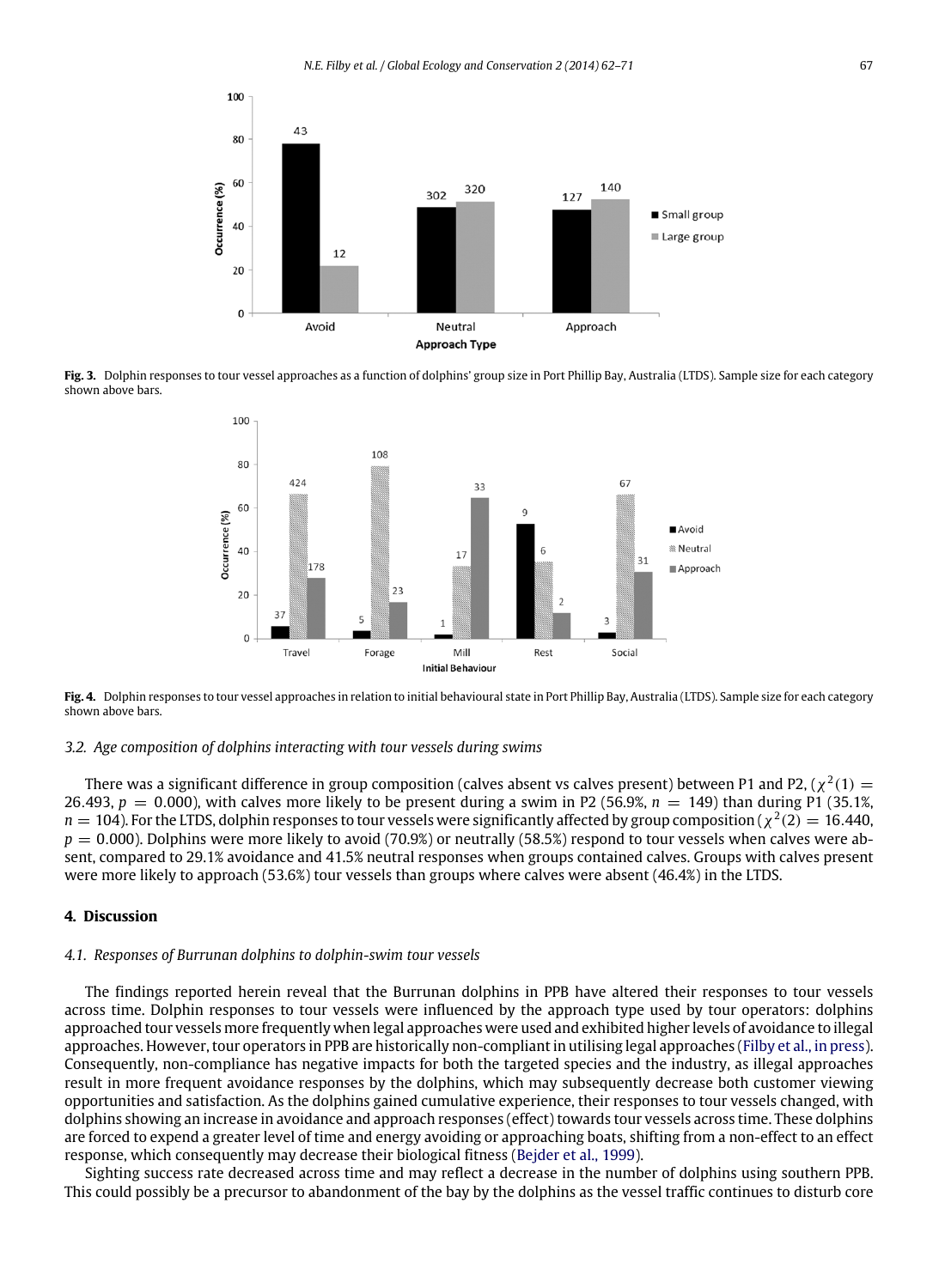biological activities (e.g., feeding and resting, [Arcangeli](#page-8-24) [and](#page-8-24) [Crosti,](#page-8-24) [2009;](#page-8-24) [Christiansen](#page-8-25) [et al.,](#page-8-25) [2010;](#page-8-25) [Constantine](#page-8-26) [et al.,](#page-8-26) [2004;](#page-8-26) [Steckenreuter](#page-9-4) [et al.,](#page-9-4) [2012;](#page-9-4) [Stockin](#page-9-11) [et al.,](#page-9-11) [2008\)](#page-9-11). Potentially, sensitive animals may depart from southern PPB during the tourism period leaving non-sensitive animals, the ''risk takers''. These ''risk takers'' are more likely to approach tour vessels, possibly explaining the increase in approach responses to tour vessels from P1 to P2. The increase in approach responses may also be a consequence of bow-riding behaviour, with many delphinid species exhibiting responsive movements towards vessels in order to bow-ride [\(Filby](#page-8-27) [et al.,](#page-8-27) [2010\)](#page-8-27). However, it is important to recognise that just because these dolphins approach the tour vessels; it does not imply no detriment, long-term consequence [\(Martinez](#page-8-10) [et al.,](#page-8-10) [2011\)](#page-8-10). These "risk taker" groups that approach tour vessels become the main target foci of the tour operators and as a result, these groups frequently cease their initial behaviour (namely, resting and foraging) in the presence of tour vessels. Consequently, behaviours that are vital to the fitness of the population are being disturbed, and this could potentially lead to long-term population level consequences, as has been reported for other delphinids [\(Bejder](#page-8-13) [et al.,](#page-8-13) [2006;](#page-8-13) [Higham](#page-8-28) [et al.,](#page-8-28) [2009;](#page-8-28) [Lusseau](#page-8-15) [and](#page-8-15) [Bejder,](#page-8-15) [2007;](#page-8-15) [Steckenreuter](#page-9-4) [et al.,](#page-9-4) [2012\)](#page-9-4). When resting behaviour is disrupted, the survival of calves is put at risk, as nursing often takes place while animals are resting [\(Stensland](#page-9-12) [and](#page-9-12) [Berggren,](#page-9-12) [2007\)](#page-9-12). Further, these ''risk taker'' groups are at risk of habituation, whereby their responses to stimuli that were once key to their survival progressively wane [\(Stone](#page-9-13) [and](#page-9-13) [Yoshinaga,](#page-9-13) [2000\)](#page-9-13) (i.e., over time, they approach vessels more frequently, thereby increasing their risk of vessel strikes).

Alternatively, the dolphins that tour vessels encounter may be ''resource dependent'' to southern PPB. [Scarpaci](#page-9-14) [et al.](#page-9-14) [\(2000\)](#page-9-14) identified this region as important for nursery groups given available shelter and productivity. Hence, groups with calves present could be resource dependent to southern PPB and, as a consequence, exposed to frequent encounters with tour vessels. The increase in encounters with groups containing calves from P1 to P2 could be suggestive of this. If this is the case, there is the risk that resource dependent groups may become habituated over time, as they are exposed cumulatively to tour vessels.

In 2012, avoidance levels heightened at 13% possibly due to chronic impacts of dolphin-swim tourism, or alternatively, because of an increase in non-compliance by tour operators to regulations across time [\(Filby](#page-8-2) [et al.,](#page-8-2) [in press\)](#page-8-2). Regardless of what regulatory changes were made, how tour operators approach dolphins has not changed temporally [\(Filby](#page-8-2) [et al.,](#page-8-2) [in press;](#page-8-2) [Scarpaci](#page-9-7) [et al.,](#page-9-7) [2004,](#page-9-7) [2003\)](#page-9-7). However, how dolphins respond to tour operators has altered over time. Dolphins that approach tour vessels more frequently may have become habituated and be more susceptible to vessel strike, while the increase in avoidance may have resulted in the movement of sensitive animals away from optimal foraging and breeding areas.

Regardless of why dolphins have changed their responses to tour vessels, dolphin groups have decreased their amount of neutral responses to tour vessels across time, meaning that when tour vessels approach, their initial behavioural state changes. This could have significant impacts on the population, given disturbance that interrupts biologically significant behaviours (i.e., resting and feeding) may carry energetic costs that can affect individual fitness and have long-term consequences for the population [\(Christiansen](#page-8-25) [et al.,](#page-8-25) [2010;](#page-8-25) [Lundquist](#page-8-29) [et al.,](#page-8-29) [2012;](#page-8-29) [Peters](#page-9-2) [et al.,](#page-9-2) [2013\)](#page-9-2).

#### *4.2. Implications from a tour perspective*

Between P1 and P2, the quality (sighting success, encounter time and dolphin sightings per trip) of dolphin-swim tours in PPB has deteriorated. This corresponds with an increase in non-compliance [\(Filby](#page-8-2) [et al.,](#page-8-2) [in press\)](#page-8-2) across the same temporal scale, implying that the industry in PPB may be non-sustainable. Dolphins approached tour vessels more frequently when legal (i.e., parallel) as opposed to when illegal (i.e. J and direct) approaches were attempted. Furthermore, legal approaches resulted in the highest levels of neutral responses by dolphins.

The significant increase in swim duration from P1 to P2 indicates that dolphin tolerance to swimmer's presence has increased over time. This may be a consequence of the cumulative exposure dolphins have acquired to the industry. The dolphins studied in P2 have been subject to tourism for a longer period of time and hence may exhibit a higher degree of habituation. Habituation to tourism has been reported for other delphinid species including: Hector's dolphins (*Cephalorhynchus hectori*) in Akaroa, New Zealand [\(Martinez](#page-8-10) [et al.,](#page-8-10) [2011\)](#page-8-10); dusky dolphins (*Lagenorhynchus obscurus*) in Kaikoura, New Zealand [\(Markowitz](#page-8-30) [et al.,](#page-8-30) [2009\)](#page-8-30); and for Atlantic spotted dolphins (*Stenella frontalis*) in the Bahamas [\(Ransom,](#page-9-15) [1998\)](#page-9-15). Alternatively, the increase in the mean swim time may reflect amendments made to the regulations between these two periods. In P1, the regulations allowed tour operators an unlimited number of approaches to dolphins; during P2, tour operators were limited to 5 approaches per trip. The limited number of approaches in P2 may be correlated with the longer swim times, as tour operators keep tourists in the water for longer, so that the tour vessel can reposition itself closer to the dolphins. This hypothesis is supported by the increase across time in tour operator's non-compliance to the condition that tour vessels must not reposition the vessel whilst tourists are in the water [\(Filby](#page-8-2) [et al.,](#page-8-2) [in press\)](#page-8-2).

Increased swim length in P2 does not necessarily reflect a satisfactory swim, with tourists in PPB stating that they were not happy with the length of their dolphin-swim [\(Filby](#page-8-2) [et al.,](#page-8-2) [in press\)](#page-8-2). The mean swim time (3.5 min) documented in this study for Burrunan dolphins is low compared to swim times for other species (e.g., 9 min for dusky dolphin [\(Markowitz](#page-8-30) [et al.,](#page-8-30) [2009\)](#page-8-30), 12 min for rough toothed dolphins (*Steno bredanensis*) in the Canary Islands [\(Nichols](#page-8-31) [et al.,](#page-8-31) [2002\)](#page-8-31) and 25 min for Hector's dolphins [\(Martinez](#page-8-10) [et al.,](#page-8-10) [2011\)](#page-8-10)). These findings indicate that Burrunan dolphins, similar to common dolphins (*Delphinus delphis*) in Mercury Bay, New Zealand (mean swim time of 3 min, [Neumann](#page-8-11) [and](#page-8-11) [Orams,](#page-8-11) [2006\)](#page-8-11), may not be receptive to dolphin-swim tourism. Alternatively, the low mean swim time reported for dolphins in PPB may be due to different swim techniques used. Regulations in PPB require tourists to hold onto mermaid lines (these are approximately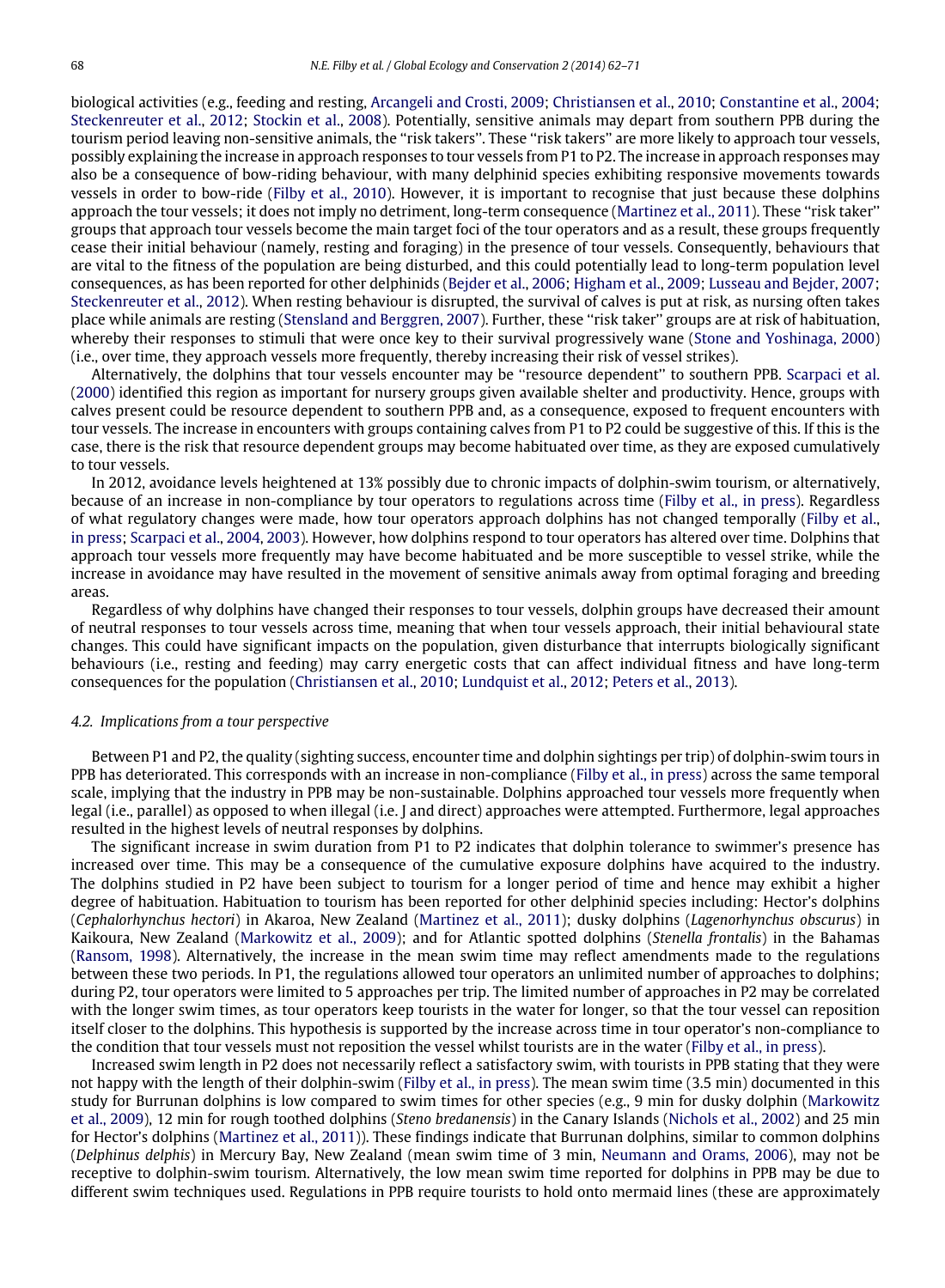15 m long and are streamed from the stern of a vessel) during their dolphin-swim, whereas all of the other dolphin-swims studies compared here use free swims. In PPB, a maximum of 10 people are permitted on to mermaid lines at a time, and every time swimmers swap over, a new short dolphin-swim encounter begins. In comparison, free-swims allow tourists to get in and out of the water with dolphins continuously, and this is counted as one longer dolphin-swim.

## *4.3. Group size of dolphins interacting with dolphin-swim tour vessels during swims*

Small groups of dolphins in PPB avoid tour vessels significantly more frequently than larger groups. Smaller groups may see tour vessels as a potential threat, and hence avoid tour vessels more frequently than larger groups. Delphinids often form larger groups in situations of threat or danger, in an attempt to provide increased vigilance and predator protection via group defence [\(Gygax,](#page-8-32) [2002;](#page-8-32) [Zaeschmar](#page-9-16) [et al.,](#page-9-16) [2014\)](#page-9-16). Hence, dolphins travelling in larger groups in PPB may perceive potential threats, such as tour vessels, as less threatening than small groups, explaining the higher approach rate to tour vessels by large groups. The theory that dolphins find safety in numbers is supported by [Leitenberger](#page-8-33) [\(2001\)](#page-8-33) and [Neumann](#page-8-11) [and](#page-8-11) [Orams](#page-8-11) [\(2006\)](#page-8-11) who also reported that dolphin group size was significantly correlated with boat avoidance, with smaller groups more likely to avoid vessels than larger groups. Half of dolphin groups encountered in PPB were small (less than 9 animals) and were significantly more likely to avoid tour vessels than larger groups (10 or more animals), adding support to the theory that the population of Burrunan dolphins in PPB may not be well suited to the dolphin-swim tourism industry.

## *4.4. Age class of dolphins interacting with dolphin-swim tour vessels during swims*

Groups containing calves were more likely to be present during dolphin-swims in P2 than in P1. Simultaneously, tour operators' compliance to the condition in the regulations ''must not swim with calves'' decreased by 14.3% across this time frame [\(Filby](#page-8-2) [et al.,](#page-8-2) [in press\)](#page-8-2). Hence, the greater number of calves observed during dolphin-swims in P2 may reflect tour operators approaching groups with calves present more frequently than in P1, rather than these groups responding by approaching vessels. Potentially, tour operators may swim with groups containing calves more frequently in P2 by necessity. The significant decrease in sighting success across time will conceivably increase pressure on tour operators to swim with the first group they encounter in P2, regardless of age class composition. Potentially, groups containing calves may respond to tour vessels by approaching and bow-riding because of their inability to manoeuvre rapidly enough or dive sufficiently to avoid tour vessels [\(Wells](#page-9-17) [and](#page-9-17) [Scott,](#page-9-17) [1997\)](#page-9-17). However, this approach response by groups containing calves may increase calves' susceptibility to disturbance by approaching vessels.

The significant increase of groups containing calves interacting with tour vessels during dolphin-swims across time is of concern, as neonates and calves are particularly vulnerable to collisions with vessels [\(Dwyer](#page-8-34) [et al.,](#page-8-34) [2014;](#page-8-34) [Laist](#page-8-35) [et al.,](#page-8-35) [2001;](#page-8-35) [Martinez](#page-8-8) [and](#page-8-8) [Stockin,](#page-8-8) [2013;](#page-8-8) [Stone](#page-9-13) [and](#page-9-13) [Yoshinaga,](#page-9-13) [2000\)](#page-9-13). Dolphins in P2 have been repeatedly exposed to tourism and thus may be displaying long-term behavioural changes such as habituation, which could lead to an increase in accidental encounters [\(Hawkins](#page-8-36) [and](#page-8-36) [Gartside,](#page-8-36) [2008\)](#page-8-36). Habituated dolphins may display reduced wariness and let their calves interact with tour vessels more closely and frequently than non-habituated individuals [\(Bejder](#page-8-37) [and](#page-8-37) [Samuels,](#page-8-37) [2003\)](#page-8-37). Consequently, these individuals become more vulnerable to vessel strike, especially calves due to their inexperience and reduced capacity to avoid vessels [\(Laist](#page-8-35) [et al.,](#page-8-35) [2001;](#page-8-35) [Martinez](#page-8-8) [and](#page-8-8) [Stockin,](#page-8-8) [2013;](#page-8-8) [Wells](#page-9-17) [and](#page-9-17) [Scott,](#page-9-17) [1997\)](#page-9-17). Furthermore, vessels that get too close to dolphins groups can interrupt the nursing behaviour of young calves, which may cause disruption to social behaviours [\(Samuels](#page-9-18) [et al.,](#page-9-18) [2003;](#page-9-18) [Wells](#page-9-19) [et al.,](#page-9-19) [2008\)](#page-9-19).

PPB is an important area for breeding for this small population of Burrunan dolphins that is listed as threatened, with as many as six calves born in the austral summer of 2012–2013 (Filby, unpubl. data). However, there is a history of calf mortality due to vessel strike in PPB [\(Warren-Smith](#page-9-20) [and](#page-9-20) [Dunn,](#page-9-20) [2006\)](#page-9-20). Given high levels of non-compliance [\(Filby](#page-8-2) [et al.,](#page-8-2) [in press;](#page-8-2) [Scarpaci](#page-9-7) [et al.,](#page-9-7) [2004,](#page-9-7) [2003\)](#page-9-7) and the significant increase in effect responses to tour vessels by dolphins reported herein, there warrants a shift from passive (i.e., minimal enforcement presence and reliance on outreach material) to active (i.e., officers policing waters within PPB on a daily basis and sanctioning fines for breaches of regulations/ loss of permits for multiple breaches) management in PPB. If active management cannot be implemented due to resource limitations, then the authors suggest that the dolphin tourism industry be questioned since it may not be suitable for this particular population in PPB.

## **5. Conclusions**

Burrunan dolphins in PPB have altered their responses to tour vessels across time, with dolphins showing an increase in effect responses towards tour vessels across 15 years. Combined with a decrease in sighting success, these results suggest that the population of dolphins in PPB is not well suited to the dolphin-swim industry. Management of the industry must consider not only how to regulate and enforce how tour vessels approach dolphins, but also how dolphins respond to tour vessels, as even seemingly positive encounters could have deleterious long-term effects on the population by detracting from biologically significant behaviours such as foraging, nursing and resting. This study highlights the importance of longterm data sets, as the results from either period alone are insufficient to give an indication of the impacts the dolphin-swim industry has on this population. However, by examining the short-term comparative studies concurrently, we gain valuable insight into behavioural changes that have occurred over time, and have detected responses resembling habituation.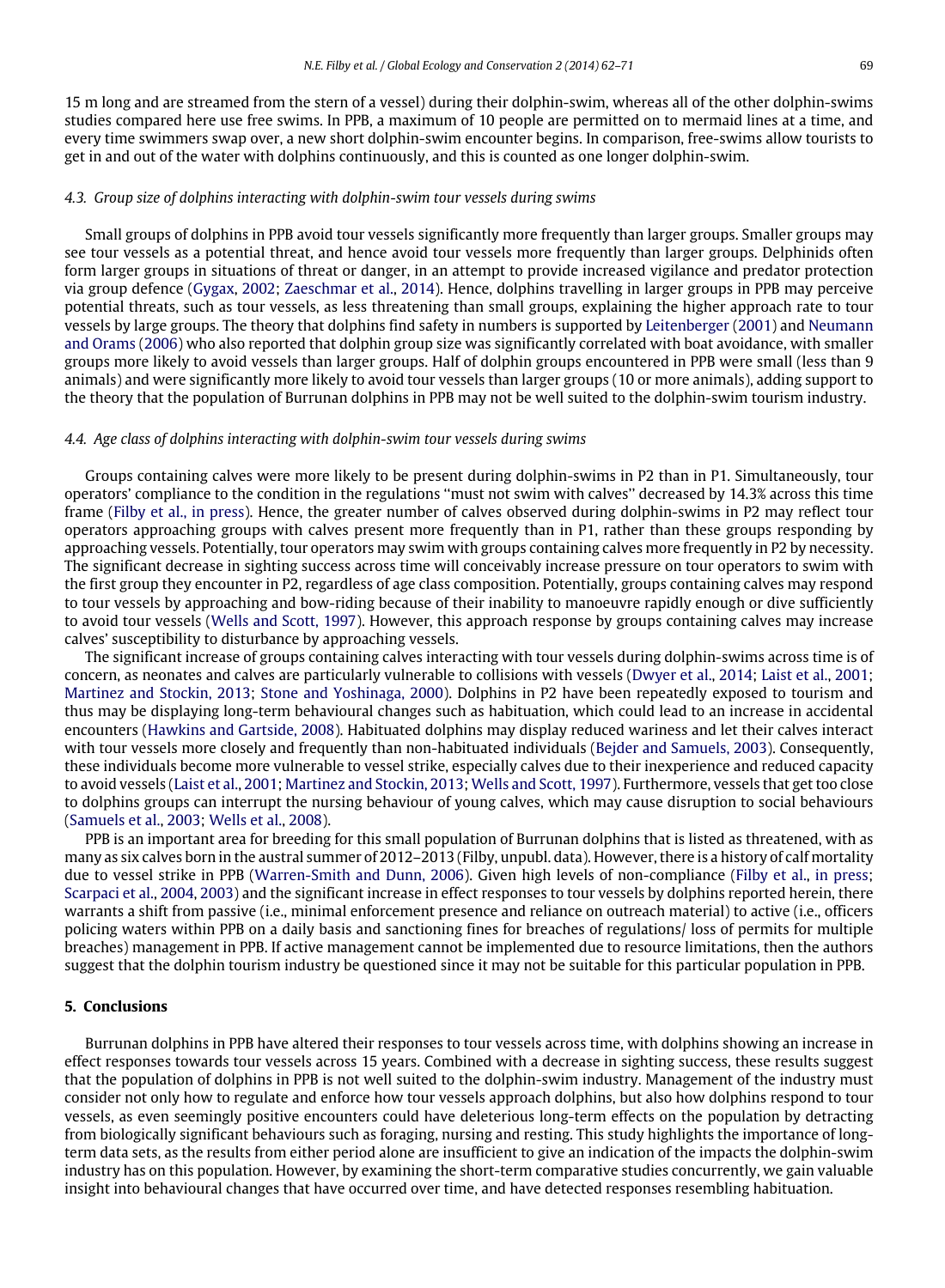#### **Acknowledgements**

The authors wish to thank Rod Watson, the Victorian Marine Science Consortium and Sea All Dolphin Swims who were supportive of this research. This research was generously funded through grants to NF by the Ian Potter Foundation (no. 20120026), Norman Wettenhall Foundation, ANZ Holsworth Wildlife Foundation and by Victoria University. NF is an Australian Postgraduate Award recipient. The research was conducted under research permits from the Department of Sustainability and Environment (Permit No: 10005128 and Permit No: 10006282), and Victoria University Animal Ethics permit (AEETH No: 07/09).

#### **References**

<span id="page-8-16"></span>Allaby, M., [1994. The Concise Oxford Dictionary of Ecology. Oxford University Press, Oxford.](http://refhub.elsevier.com/S2351-9894(14)00019-5/sbref1)

<span id="page-8-22"></span>Altmann, J., [1974. Observational study of behaviour: Sampling methods. Behaviour 49, 227–266.](http://refhub.elsevier.com/S2351-9894(14)00019-5/sbref2)

<span id="page-8-24"></span>Arcangeli, A., Crosti, R., [2009. The short-term impact of dolphin-watching on the behaviour of bottlenose dolphins \(](http://refhub.elsevier.com/S2351-9894(14)00019-5/sbref3)*Tursiops truncatus*) in Western Australia. J. Mar. Anim. Ecol. 2 (1), 3–9.

<span id="page-8-9"></span>Bejder, L., Dawson, S.M., Harraway, J.A., [1999. Responses by Hector's dolphins to boats and swimmers in Porpoise Bay, New Zealand. Mar. Mam. Sci. 15 \(3\),](http://refhub.elsevier.com/S2351-9894(14)00019-5/sbref4) 738–750.

<span id="page-8-37"></span>Bejder, L., Samuels, A., [2003. Evaluating the effects of nature-based tourism on cetaceans. Books Online 2006 \(5\), 229–256.](http://refhub.elsevier.com/S2351-9894(14)00019-5/sbref5)

<span id="page-8-13"></span>Bejder, [L., Samuels, A., Whitehead, H., Gales, N., Mann, J., Connor, R., Heithaus, M., Watson-Capps, J., Flaherty, C., Krützen, M.,](http://refhub.elsevier.com/S2351-9894(14)00019-5/sbref6) 2006. Relative abundance of bottlenose dolphins *(Tursiops sp.)* exposed to long-term anthropogenic disturbance. Conserv. Biol. 20, 1791–1798.

<span id="page-8-17"></span>Charlto[n-Robb, K., Gershwin, L., Thompson, R., Austin, J., Owen, K., McKechnie, S.,](http://refhub.elsevier.com/S2351-9894(14)00019-5/sbref7) 2011. A new dolphin species, the Burrunan dolphin, *Tursiops Australis* sp. nov., endemic to southern Australian coastal waters. PLoS One 6 (9), 1–17.

<span id="page-8-25"></span>Christiansen, F., Lusseau, D., Stensland, E., Berggren, P., [2010. Effects of tourist boats on the behaviour of Indo-Pacific bottlenose dolphins off the south](http://refhub.elsevier.com/S2351-9894(14)00019-5/sbref8) coast of Zanzibar. Endangered Species Res. 11 (1), 91–99.

- <span id="page-8-7"></span>Constantine, R., [2001. Increased avoidance of swimmers by wild bottlenose dolphins \(](http://refhub.elsevier.com/S2351-9894(14)00019-5/sbref9)*Tursiops truncatus*) due to long-term exposure to swim-with-dolphin tourism. Mar. Mam. Sci. 17 (4), 689–702.
- <span id="page-8-26"></span>Constantine, R., Brunton, D.H., Dennis, T., [2004. Dolphin-watching tour boats change bottlenose dolphin \(](http://refhub.elsevier.com/S2351-9894(14)00019-5/sbref10)*Tursiops truncatus*) behaviour. Biol. Cons. 117 (3), 299–307.

<span id="page-8-0"></span>Curtin, S., [2006. Swimming with dolphins: A phenomenological exploration of tourist recollections. Int. J. Tourism Res. 8 \(4\), 301–315.](http://refhub.elsevier.com/S2351-9894(14)00019-5/sbref11)

<span id="page-8-14"></span>Dans, S.L., Crespo, E.A., Pedraza, S.N., Degrati, M., Garaffo, G.V., [2008. Dusky dolphin and tourist interaction: effect on diurnal feeding behaviour. Mar. Ecol.](http://refhub.elsevier.com/S2351-9894(14)00019-5/sbref12) Prog. Ser. 369, 287–296.

<span id="page-8-19"></span>Dunn, W., Goldsworthy, A., Glencross, D., Charlton, K., 2001. Interactions between bottlenose dolphins and tour vessels in Port Phillip Bay, Victoria. Report to t[he Department of Natural Resources and Environment, Victoria, for the Sustainable Dolphin Tourism Program, October 2001, pp. 60.](http://refhub.elsevier.com/S2351-9894(14)00019-5/sbref13)

<span id="page-8-34"></span>Dwyer, S.L., Kozmian-Ledward, L., Stockin, K.A., [2014. Short-term survival of severe propeller strike injuries and observations on wound progression in a](http://refhub.elsevier.com/S2351-9894(14)00019-5/sbref14) bottlenose dolphin. New Zealand J. Marine Freshwater Res. 48 (2), 294–302.

- <span id="page-8-27"></span>Filby, N., Bossley, B., Sanderson, K.J., Martinez, M., Stockin, K.A., [2010. Distribution and population demographics of common dolphins \(](http://refhub.elsevier.com/S2351-9894(14)00019-5/sbref15)*Delphinus delphis*) in the Gulf St. Vincent, South Australia. Aquatic Mammals 36 (1), 33–45.
- <span id="page-8-21"></span>Filby, N., Bossley, M., Stockin, K.A., [2013. Behaviour of free-ranging short-beaked common dolphins \(](http://refhub.elsevier.com/S2351-9894(14)00019-5/sbref16)*Delphinus delphis*) in Gulf St Vincent, South Australia. Australian J. Zool. 61, 291–300.
- <span id="page-8-2"></span>Filby, N., Stockin, K.A., Scarpaci, C., [2014. Social science as a vehicle to improve dolphin-swim tour operation compliance? Marine Policy \(in press\).](http://refhub.elsevier.com/S2351-9894(14)00019-5/sbref17)

<span id="page-8-32"></span>Gygax, L., [2002. Evolution of group size in the superfamily Delphinoidea \(Delphinidae, Phocoenidae and Monodontidae\): A quantitative comparative](http://refhub.elsevier.com/S2351-9894(14)00019-5/sbref18) analysis. Mammal Rev. 32  $(4)$ , 295-314.

<span id="page-8-18"></span>Hale, P., 2002. Interactions between vessels and dolphins in Port Phillip Bay. Report to the Department of Natural Resources and Environment, Victoria, for the Sustainable Dolphin Tourism Program, pp. 59.

<span id="page-8-36"></span>Hawkins, L., Gartside, D., [2008. Dolphin tourism: Impact of vessels on the behaviour and acoustics of inshore bottlenose dolphins \(](http://refhub.elsevier.com/S2351-9894(14)00019-5/sbref20)*Tursiops aduncus*). Gold Coast: Sustainable Tourism CRC.

<span id="page-8-28"></span>Higham, J., Bejder, L., Lusseau, D., [2009. An integrated and adaptive management model to address the long-term sustainability of tourist interactions with](http://refhub.elsevier.com/S2351-9894(14)00019-5/sbref21) cetaceans. Environ. Conserv. 35 (04), 294–302.

<span id="page-8-20"></span>Jarvis, C., Ingleton, S., [2001. Dolphin mania: A study guide. Aust. Screen Educ. 28, 70–78.](http://refhub.elsevier.com/S2351-9894(14)00019-5/sbref22)

<span id="page-8-35"></span>Laist, D.W., Knowlton, A.R., Mead, J.G., Collet, A.S., Podesta, M., [2001. Collisions between ships and whales. Mar. Mam. Sci. 17 \(1\), 35–75.](http://refhub.elsevier.com/S2351-9894(14)00019-5/sbref23)

- <span id="page-8-33"></span>Leitenberger, A., [2001. The influence of ecotourism on the behaviour and ecology of the common dolphin \(](http://refhub.elsevier.com/S2351-9894(14)00019-5/sbref24)*Delphinus delphis*), in the Hauraki Gulf, New Zealand (Master's thesis), University of Vienna, Austria.
- <span id="page-8-5"></span>Lemon, M., Lynch, T., Cato, D., Harcourt, R., 2006. Response of travelling bottlenose dolphins (*Tursiops aduncus*) to experimental approaches by a powerboat in J[ervis Bay, New South Wales, Australia. Biol. Cons. 127 \(4\), 363–372.](http://refhub.elsevier.com/S2351-9894(14)00019-5/sbref25)
- <span id="page-8-29"></span>Lundquist, D., Gemmell, N.J., Würsig, B., [2012. Behavioural responses of dusky dolphin groups \(](http://refhub.elsevier.com/S2351-9894(14)00019-5/sbref26)*Lagenorhynchus obscurus*) to tour vessels off Kaikoura, New Zealand. PloS One 7 (7), e41969.
- <span id="page-8-6"></span>Lusseau, D., 2003. Male and female bottlenose dolphins *Tursiops spp.* [have different strategies to avoid interactions with tour boats in Doubtful Sound, New](http://refhub.elsevier.com/S2351-9894(14)00019-5/sbref27) Zealand. Mar. Ecol. Prog. Ser. 257, 267–274.
- <span id="page-8-15"></span>Lusseau, D., Bejder, L., [2007. The long-term consequences of short-term responses to disturbance experiences from whalewatching impact assessment.](http://refhub.elsevier.com/S2351-9894(14)00019-5/sbref28) Int. J. Comp. Psychol. 20, 228–236.

<span id="page-8-30"></span>Markowitz, T.M., Du Fresne, S., Würsig, B., [2009. Tourism effects on dusky dolphins at Kaikoura, New Zealand. Report to the New Zealand Department of](http://refhub.elsevier.com/S2351-9894(14)00019-5/sbref29) Conservation, Nelson.

<span id="page-8-10"></span>Martinez, E., Orams, M.B., Stockin, K.A., [2011. Swimming with an endemic and endangered species: Effects of tourism on Hector's dolphins in Akaroa](http://refhub.elsevier.com/S2351-9894(14)00019-5/sbref30) Harbour, New Zealand. Tourism Rev. Int. 14 (2–3), 2–3.

<span id="page-8-8"></span>Martinez, E., Stockin, K.A., 2013. Blunt trauma observed in a common dolphin *Delphinus sp.* [likely caused by a vessel collision in the Hauraki Gulf, New](http://refhub.elsevier.com/S2351-9894(14)00019-5/sbref31) Zealand. Pac. Conserv. Biol. 19 (1), 19–27.

<span id="page-8-11"></span>Neumann, D.R., Orams, M.B., [2006. Impacts of ecotourism on short-beaked common dolphins \(](http://refhub.elsevier.com/S2351-9894(14)00019-5/sbref32)*Delphinus delphis*) in Mercury Bay, New Zealand. Aquatic Mammals 32 (1), 1–9.

<span id="page-8-31"></span>Nichols, C., Stone, G., Hutt, A., Brown, J., 2002. Interactions between Hector's dolphin (*Cephalorhynchus hectori*), boats and swimmers at Akaroa Harbour, New Zealand. Wellington, New Zealand: Report to the Department of Conservation.

<span id="page-8-4"></span>Nowacek, S., Wells, R., Solow, A., [2001. Short-term effects of boat traffic on bottlenose dolphins,](http://refhub.elsevier.com/S2351-9894(14)00019-5/sbref34) *Tursiops truncatus*, in Sarasota Bay, Florida. Mar. Mam. Sci. 17 (4), 673–688.

<span id="page-8-3"></span>O'Connor, S., Campbell, R., Cortez, H., Knowles, T., 2009, Whale Watching Worldwide: Tourism Numbers, Expenditures and Expanding Economic Benefits. Yaramouth, MA, International Fund for Animal Welfare.

<span id="page-8-1"></span>Orams, M.B., [1997. The effectiveness of environmental education: Can we turn tourists into greenies? Prog. Tourism Hosp. Res. 3, 295–306.](http://refhub.elsevier.com/S2351-9894(14)00019-5/sbref36)

<span id="page-8-23"></span><span id="page-8-12"></span>Orams, M., [2004. Why dolphins may get ulcers: Considering the impacts of cetacean-based tourism in New Zealand. Tourism Marine Environ. 1 \(1\), 17–28.](http://refhub.elsevier.com/S2351-9894(14)00019-5/sbref37) Pallant, J., 2001, SPSS survival manual. A step by step guide to data analysis using SPSS for Windows. NSW, Allen and Unwin.